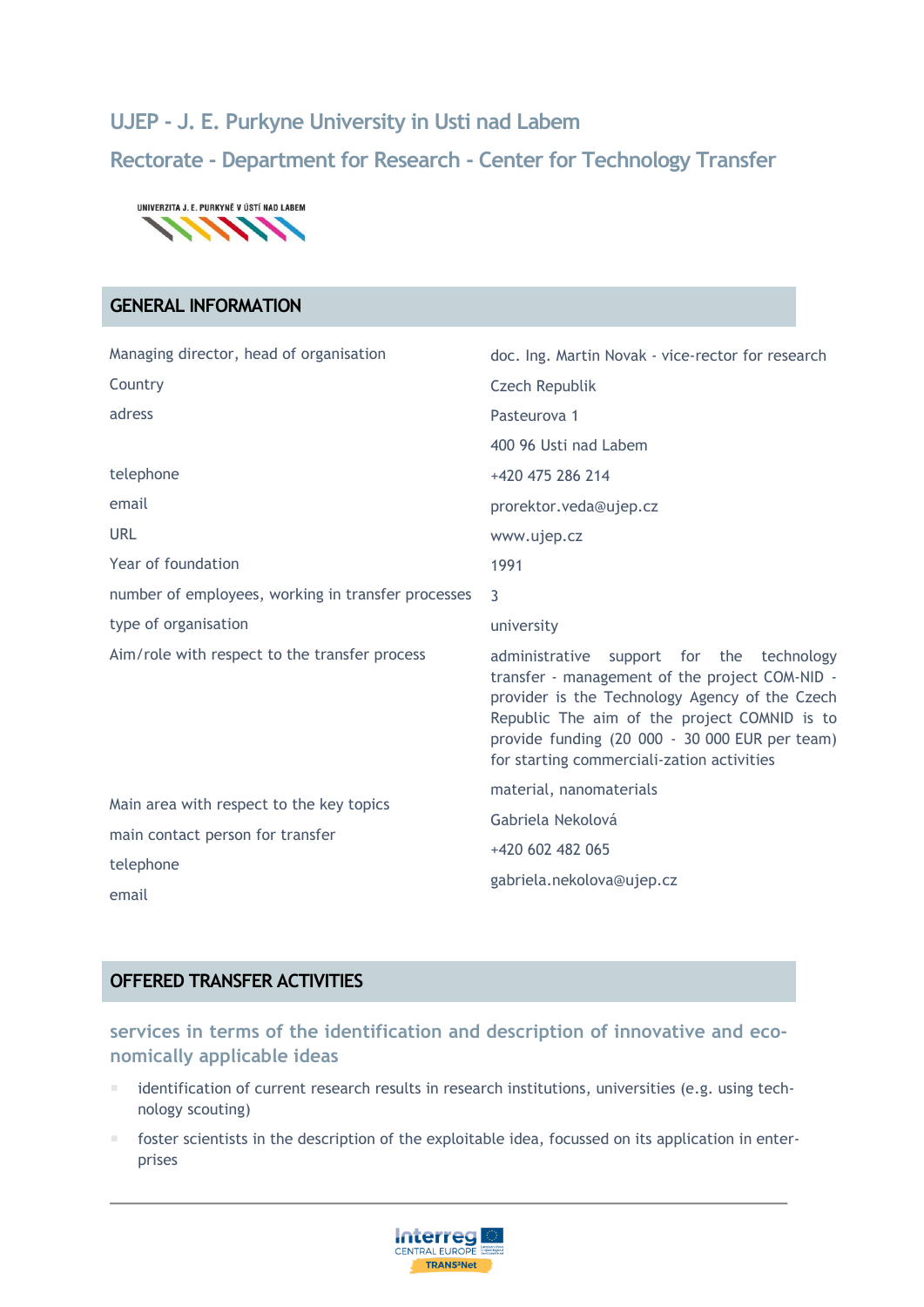technology assessment according to technical, legal and economi-cal aspects (such as technology maturity level, patentability, standard conformity, necessary licensing procedures), According to legal, economical, and tax aspects.

### **services in terms of the dissemination of innovative and economically applicable ideas**

#### *publish and disseminate*

portfolio of patents: own patents and patents of research institutions, universities

#### *publication modes and media*

 brokerage and information events (events bringing together developers and potential users)/ meetings introducing economically applicable research results

## **services to bring together parties that could be relevant for the application of new ideas and technologies**

- **implementation of visits in research institutes or enterprises, within our extended network.**
- $\blacksquare$  implementation of meetings, workshops, conferences (e.g. for initiating and intensifying contacts between science and business, for discussing detail information about innovative ideas and technologies)

## **services in terms of the preparation of economic exploitation of an (innovative and economically applicable) idea/ technology**

 $\blacksquare$  initiation and supervision of the personnel exchanged between research facilities and enterprises

#### **services of the economic exploitation of innovative and economically applicable ideas**

■ support of licensing (e.g. market analysis, legal consulting)

#### **geographical area of transfer activities and services**

- regional
- national

## **TARGET GROUPS**

#### **kind of organisation**

 $\blacksquare$  organisations offering or developing as well as organisations demanding innovative ideas/ new technologies and organisations demanding for innovative ideas or new technologies

#### **businesses of target groups**

Manufacturing